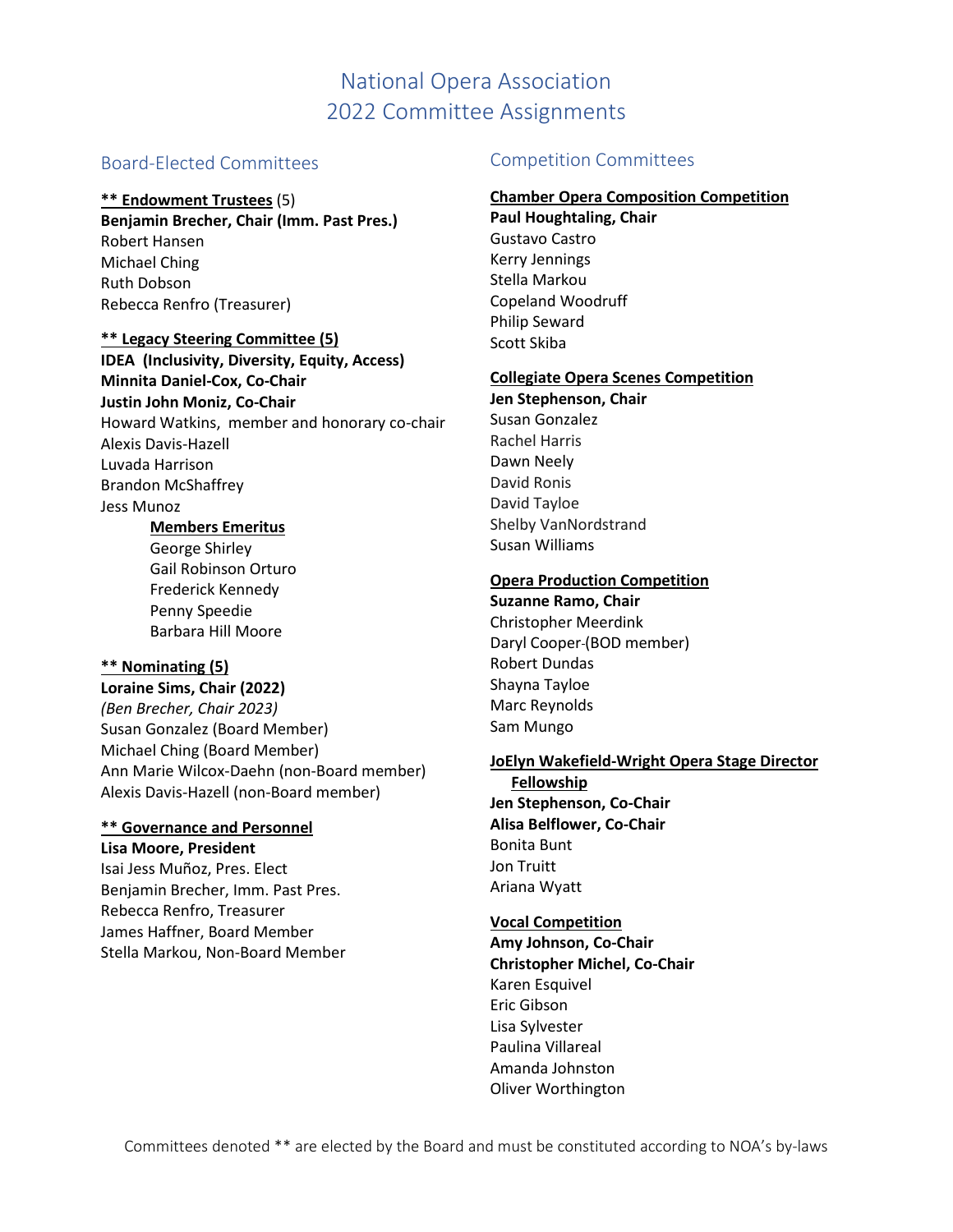# National Opera Association 2022 Committee Assignments

#### Steering Committees

#### **Argento Fellowship Steering Committee**

**Lisa Moore, Chair (President)** Jess Muñoz (President-elect) Kirk Severtson (ED) Robert Hansen (ED Emeritus) Amy Johnson (Vocal Comp Chair) Christopher Michel (Vocal Comp Chair) Paul Houghtaling (Chamber Opera Competition Chair) Michael Ching (Composer at large)

#### **Conference Committee**

#### **Christopher Pfund, Chair (VP for Conferences)**

Lisa Moore (President) Isai Jess Muñoz (President-Elect) Ben Brecher Rebecca Renfro Joshua May Susan Gonzalez Emily Heilman James Haffner Shelby VanNordstrand

#### **Lifetime Achievement / Looking Ahead "LA/LA Committee"**

**Paul Houghtaling, Chair** Michael Ching Linda Lister Henry Price Lisa Sylvester

#### **Marketing (video and advertising)**

**Jon Truitt, Chair** Philip Seward Michael Ching Cynthia Stokes Robert Breault Shelby VanNordstrand

#### **Pianists and Conductors Collaborative Committee**

**Bradley Baker, Co-Chair Kristin Roach, Co-Chair** Kevin Chance Brian DeMaris Amanda Johnston

Louise Lofquist Kumiko Shimizu

#### **Research**

**Caroline Schiller, Co-Chair Bonnie Cutsforth-Huber, Co-Chair**  Lauren Carlton Kristin Kenning Jos Milton Kathleen Roland-Silverstein Louise Lofquist Christy Adams (Opera Journal) Joshua Neumann (Opera Journal) James Harrington

#### **Sacred in Opera**

**Casey Robards, Chair** Tammie Huntington, Editor Ruth Dobson Ryu-Kyung Kim Michelle Louer Susan McBerry Philip Seward Kurt-Alexander Zeller

#### **Social Media Oversight**

Paul Houghtaling (Facebook) Lauren Carlton (Instagram) Dawn Neely (Regional Facebook Accounts) Jen Stephenson (Twitter)

#### **Student Programming Committee**

**Joshua May, Chair** Rachel Harris Jen Stephenson Stella Markou James Harrington Emily Anderson (student member)

#### **Young People's Opera Project**

**Gordon Ostrowski, Chair Anne Basinski, Vice-Chair** Mary Kay McGarvey LeAnn Overton Robin Jensen

Committees denoted \*\* are elected by the Board and must be constituted according to NOA's by-laws